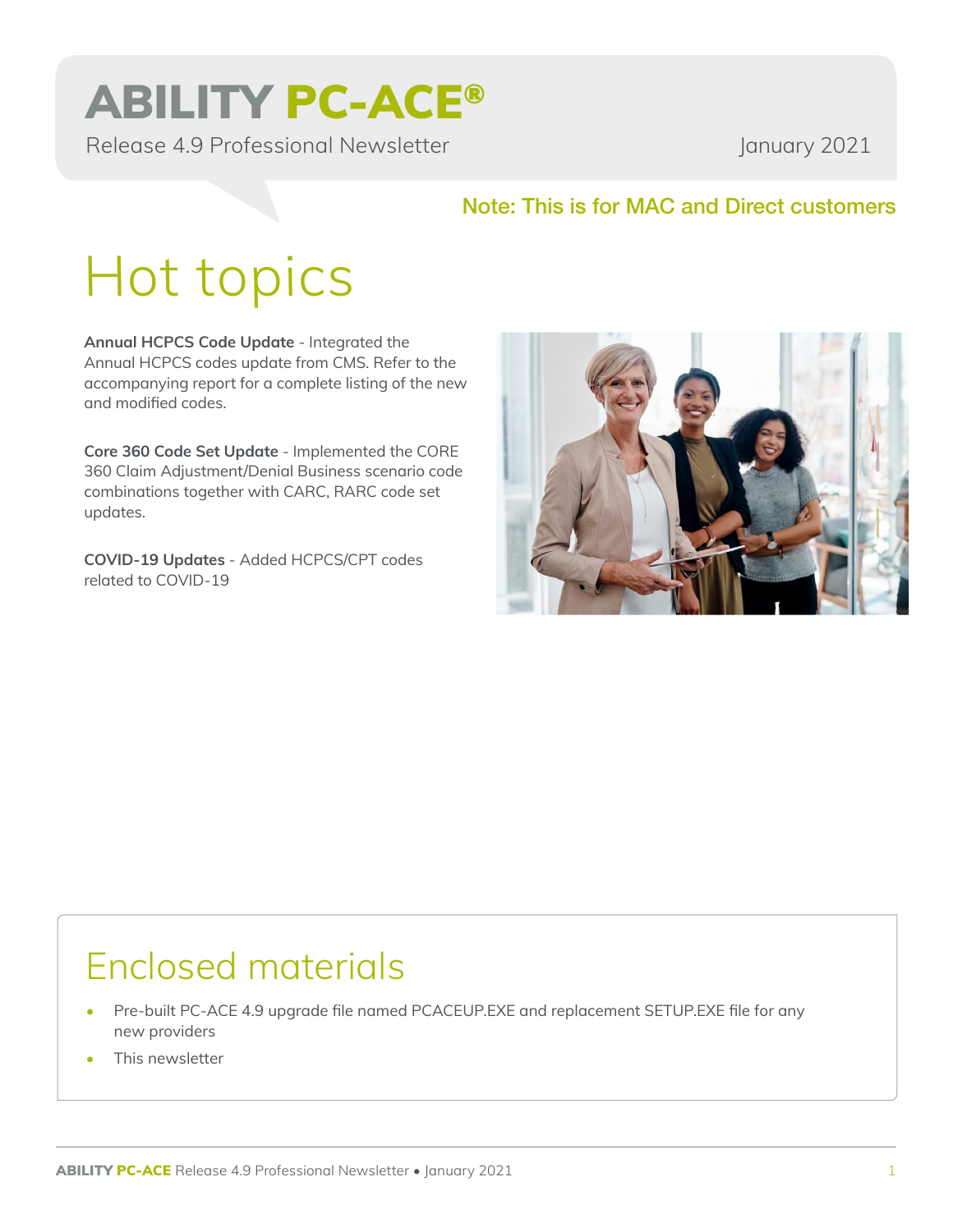### CMS mandated changes

#### **11939 - Quarterly Update to the Medicare Physician Fee Schedule Database (MPFSDB) - October 2020 Update**

Added the following CPT codes (effective from 09/08/2020):

**86413 –** SARS-COV-2 ANTB QUANTITATIVE **99072 –** ADDL SUPL MATRL&STAF TM PHE

**11988 - Implement Operating Rules - Phase III Electronic Remittance Advice (ERA) Electronic Funds Transfer (EFT): Committee on Operating Rules for Information Exchange (CORE) 360 Uniform Use of Claim Adjustment Reason Codes (CARC), Remittance Advice Remark Codes (RARC) and Claim Adjustment Group Code (CAGC) Rule - Update from Council for Affordable Quality Healthcare** 

#### **(CAQH) CORE**

• Added the following Remittance Advice Remark Codes (effective from 11/01/2020):

**N834 -** Jurisdiction exempt from sales and health tax charges.

**N835 -** Unrelated Service/procedure/treatment is reduced. The balance of this charge is the patient's responsibility.

**N836 -** Provider W9 or Payee Registration not on file.

**N837 -** Alert: Missing modifier was added.

**N838 -** Alert: Service/procedure postponed due to a federal, state, or local mandate/disaster declaration. Any amounts applied to deductible or member liability will be applied to the prior plan year from which the procedure was cancelled.

• Added the Following Claim Status Codes (effective from 11/01/2020):

**794 -** Claim could not complete adjudication in real time. Resubmit as a batch request.

**795 -** Claim submitted prematurely. Please provide the prior payer's final adjudication.

• Added the following Claim Adjustment Reason Codes (effective from 11/01/2020):

**302 -** Precertification/notification/authorization/ pre-treatment time limit has expired.

**P30 -** Payment denied for exacerbation when supporting documentation was not complete. To be used for Property and Casualty only.

**P31 - Payment denied for exacerbation when** treatment exceeds time allowed. To be used for Property and Casualty only.

**10432 - International Classification of Diseases, 10th Revision (ICD-10) and Other Coding Revisions to National Coverage Determination (NCDs)--April 2021**

• Various ICD-10 codes added/updated. Please refer CMS CR 10432 for further details.

**12071 - Summary of Policies in the Calendar Year (CY) 2021 Medicare Physician Fee Schedule (MPFS) Final Rule, Telehealth Originating Site Facility Fee Payment Amount and Telehealth Services List, CT Modifier Reduction List, and Preventive Services List**

Added the following HCPCS codes (effective from 01/01/2021):

**G2211 -** COMPLEX E/M VISIT ADD ON **G2212 -** PROLONG OUTPT/OFFICE VIS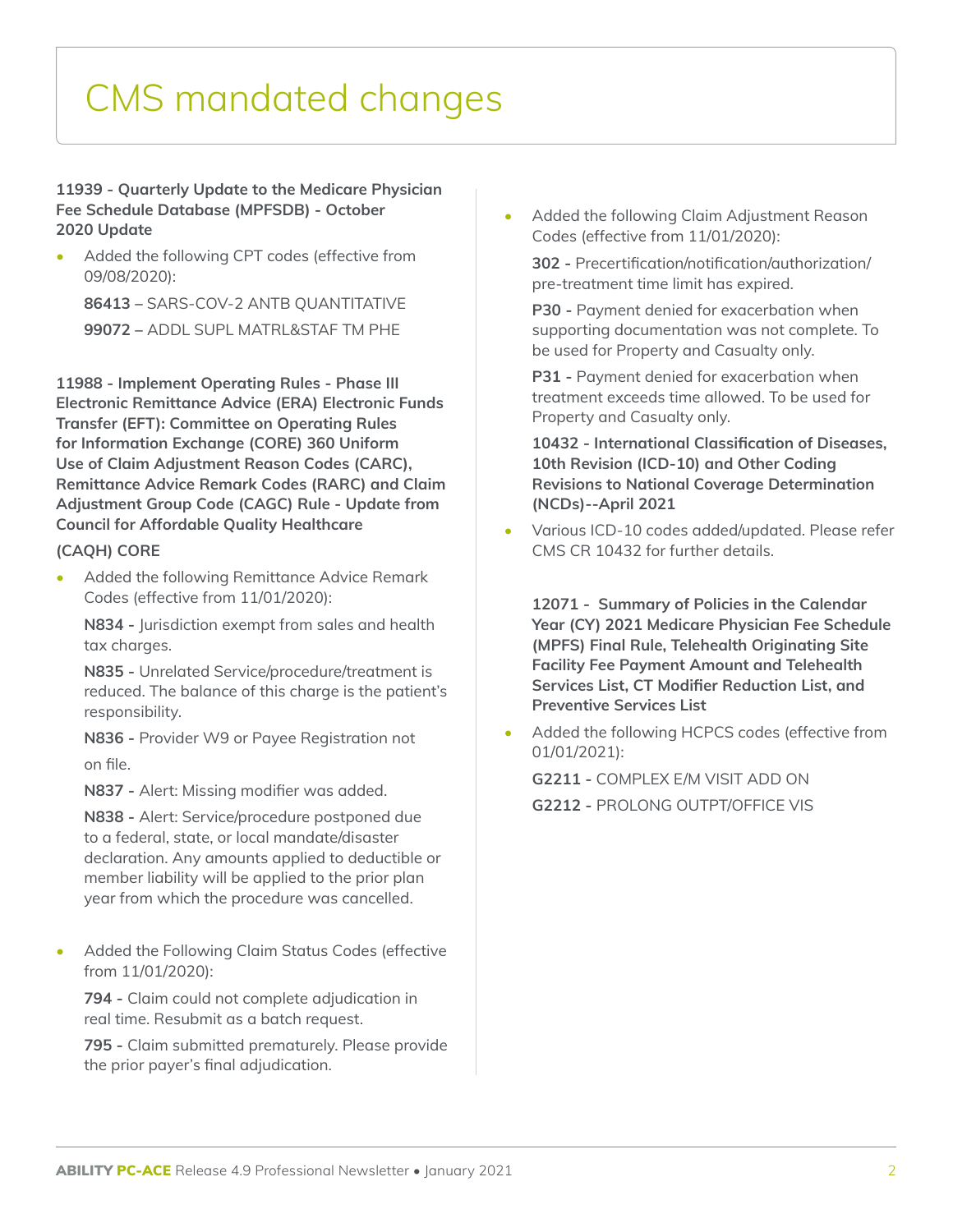### PC-ACE ROSTER BILLING UPDATE(COVID-19)

**1. Logic has been added in PC-ACE 4.9 Roster Billing module for all COVID-19 vaccine codes to NOT populate ANY administration codes while generating the claim from Roster Billing Form. When a COVID-19 vaccination code is selected in the Roster Billing functionality, a single-line claim will be created containing only the vaccine code. Users will need to add the appropriate Administration Code, if necessary, and will be responsible to select the correct code. This allows users the flexibility to bill COVID-19 related items to meet their business and payer needs.**

> Note: If a charge is entered in both the 'Vaccine Chg.' and 'Admin Chg.' Fields, a claim will be created containing the Vaccine code and associated charge. The users should verify/Recalculate correct claim total and codes within PC-ACE claims list.

- **2. Logic has been added to ensure when an 'Admin' COVID-19 related code is selected within the Roster Billing functionality an additional 'Default' admin code is NOT added to the claim. (Example: If user selects 'M0201' in Roster Billing functionality, a default 'G0008' will not appear on the claim file.).**
- **3. All 'Vaccine' and 'Admin' codes are present in the main HCPCS table for usual Institutional/Professional claims processing. The presence of each code type will allow user to add them to claim lines to ensure their billing needs are met.**
- **4. Please see Appendix -1 for List of COVID-19 related codes added for Roster Billing.**

### Installing the upgrade

Perform a full PC-ACE database backup before installing the upgrade. To install the upgrade, run the attached PCACEUP.EXE file using Windows Explorer or equivalent and follow the simple upgrade wizard steps. When prompted, enter the upgrade password provided by your software supplier. For networked instructions, it is recommended (but not required) that the update be run from the server's console.

**IMPORTANT:** The recommended database backup is for safety purposes only and should NOT be restored after successfully installing the update. The update program preserves all existing claims and reference file settings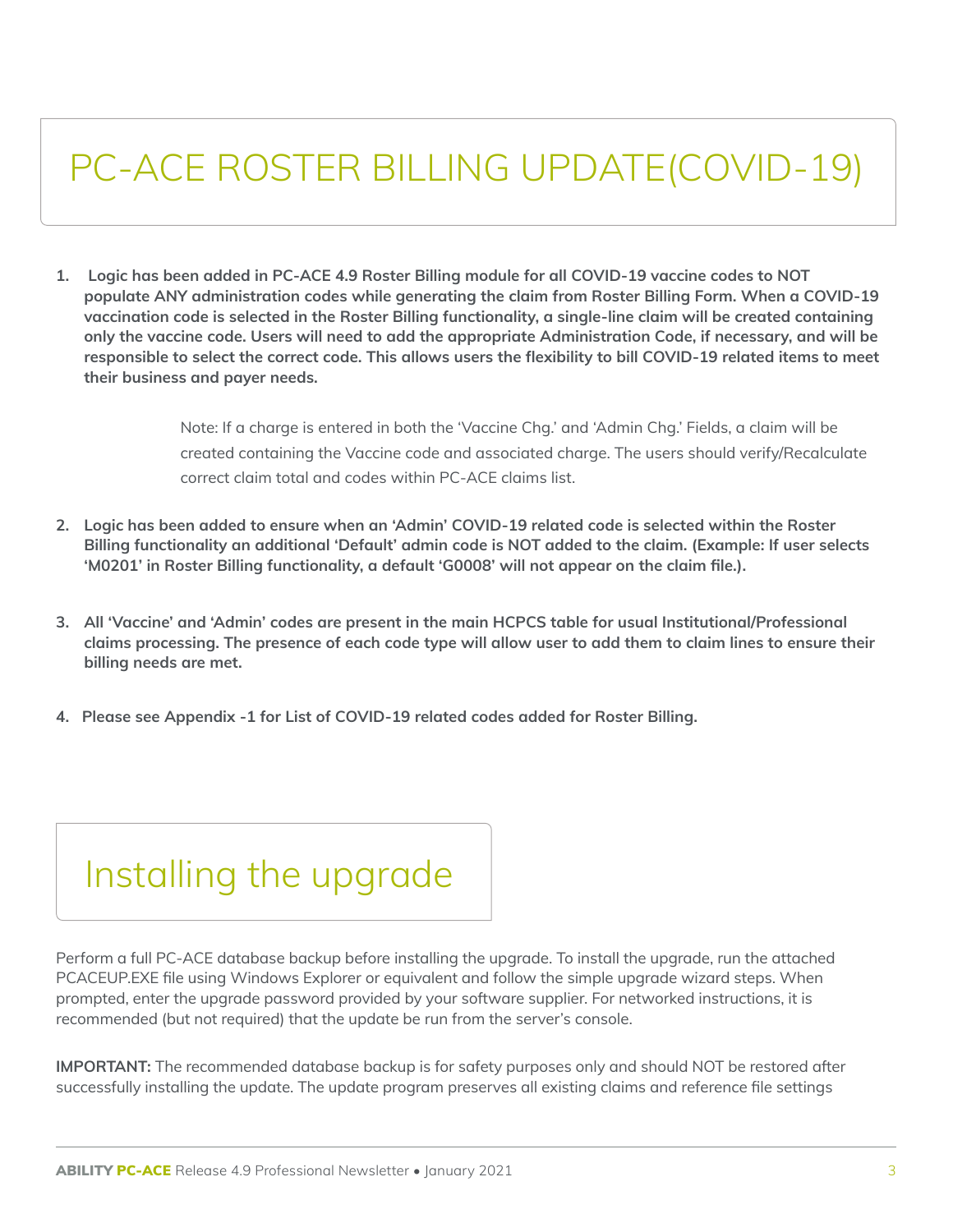### **Appendix - 1**

**Following Codes are added in PC-ACE 4.9 Roster Billing. Please note that Specific code descriptors will be updated in the future as per CMS update.**

**Q0201** - CORONAVIRUS VACCINE 1 DOSE 1 **Q0202** - CORONAVIRUS VACCINE 1 DOSE 2 **Q0203** - CORONAVIRUS VACCINE 2 DOSE 1 **Q0204** - CORONAVIRUS VACCINE 2 DOSE 2 **Q0205** - CORONAVIRUS VACCINE 3 DOSE 1 **Q0206** - CORONAVIRUS VACCINE 3 DOSE 2 **Q0207** - CORONAVIRUS VACCINE 4 DOSE 1 **Q0208** - CORONAVIRUS VACCINE 4 DOSE 2 **Q0209** - CORONAVIRUS VACCINE 5 DOSE 1 **Q0210** - CORONAVIRUS VACCINE 5 DOSE 2 **Q0211** - CORONAVIRUS VACCINE 6 DOSE 1 **Q0212** - CORONAVIRUS VACCINE 6 DOSE 2 **Q0213** - CORONAVIRUS VACCINE 7 DOSE 1 **Q0214** - CORONAVIRUS VACCINE 7 DOSE 2 **Q0215** - CORONAVIRUS VACCINE 8 DOSE 1 **Q0216** - CORONAVIRUS VACCINE 8 DOSE 2 **Q0217** - CORONAVIRUS VACCINE 9 DOSE 1 **Q0218** - CORONAVIRUS VACCINE 9 DOSE 2 **Q0219** - CORONAVIRUS VACCINE10 DOSE 1 **Q0220** - CORONAVIRUS VACCINE10 DOSE 2 **Q0221** - CORONAVIRUS VACCINE11 DOSE 1 **Q0222** - CORONAVIRUS VACCINE11 DOSE 2 **Q0223** - CORONAVIRUS VACCINE12 DOSE 1 **Q0224** - CORONAVIRUS VACCINE12 DOSE 2 **Q0225** - CORONAVIRUS VACCINE13 DOSE 1 **Q0226** - CORONAVIRUS VACCINE13 DOSE 2 **Q0227** - CORONAVIRUS VACCINE14 DOSE 1 **Q0228** - CORONAVIRUS VACCINE14 DOSE 2 **Q0229** - CORONAVIRUS VACCINE15 DOSE 1 **Q0230** - CORONAVIRUS VACCINE15 DOSE 2 **Q0231** - CORONAVIRUS VACCINE16 DOSE 1 **Q0232** - CORONAVIRUS VACCINE16 DOSE 2 **Q0233** - CORONAVIRUS VACCINE17 DOSE 1

**Q0234** - CORONAVIRUS VACCINE17 DOSE 2 **Q0235** - CORONAVIRUS VACCINE18 DOSE 1 **Q0236** - CORONAVIRUS VACCINE18 DOSE 2 **Q0237** - CORONAVIRUS VACCINE19 DOSE 1 **Q0238** - CORONAVIRUS VACCINE19 DOSE 2 **Q0239** - BAMLANIVIMAB-XXXX **Q0240** - CORONAVIRUS VACCINE20 DOSE 2 **Q0241** - CORONAVIRUS VACCINE21 DOSE 1 **Q0242** - CORONAVIRUS VACCINE21 DOSE 2 **Q0243** - CASIRIVIMAB AND IMDEVIMAB'; **Q0244** - CORONAVIRUS VACCINE22 DOSE 2 **Q0245** - CORONAVIRUS VACCINE23 DOSE 1 **Q0246** - CORONAVIRUS VACCINE23 DOSE 2 **Q0247** - CORONAVIRUS VACCINE24 DOSE 1 **Q0248** - CORONAVIRUS VACCINE24 DOSE 2 **Q0249** - CORONAVIRUS VACCINE25 DOSE 1 **Q0250** - CORONAVIRUS VACCINE25 DOSE 2 **M0201** - ADMIN VACCINE 1 DOSE 1 **M0202** - ADMIN VACCINE 1 DOSE 2 **M0203** - ADMIN VACCINE 2 DOSE 1 **M0204** - ADMIN VACCINE 2 DOSE 2 **M0205** - ADMIN VACCINE 3 DOSE 1 **M0206** - ADMIN VACCINE 3 DOSE 2 **M0207** - ADMIN VACCINE 4 DOSE 1 **M0208** - ADMIN VACCINE 4 DOSE 2 **M0209** - ADMIN VACCINE 5 DOSE 1 **M0210** - ADMIN VACCINE 5 DOSE 2 **M0211** - ADMIN VACCINE 6 DOSE 1 **M0212** - ADMIN VACCINE 6 DOSE 2 **M0213** - ADMIN VACCINE 7 DOSE 1 **M0214** - ADMIN VACCINE 7 DOSE 2 **M0215** - ADMIN VACCINE 8 DOSE 1 **M0216** - ADMIN VACCINE 8 DOSE 2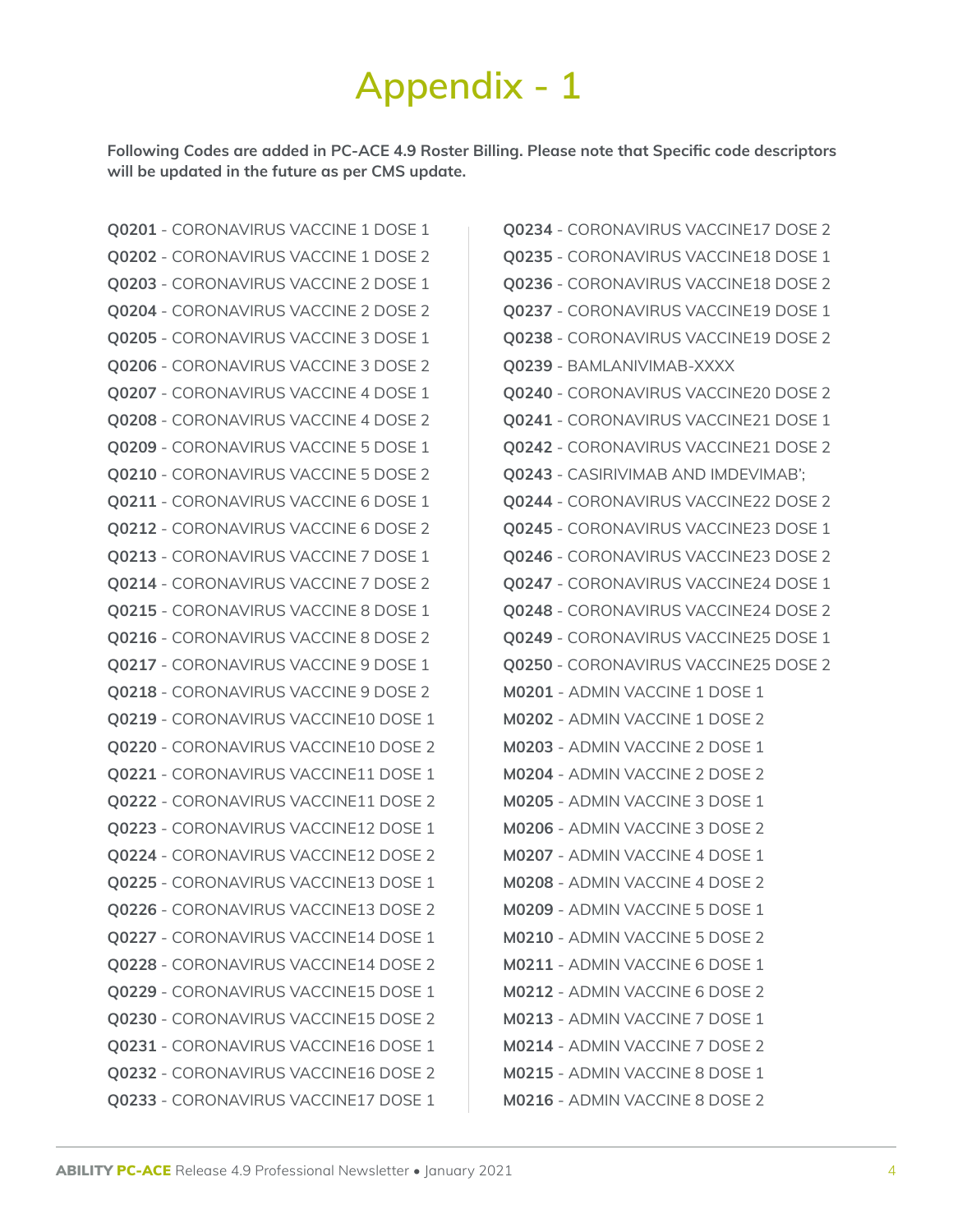**M0217** - ADMIN VACCINE 9 DOSE 1 **M0218** - ADMIN VACCINE 9 DOSE 2 **M0219** - ADMIN VACCINE10 DOSE 1 **M0220** - ADMIN VACCINE10 DOSE 2 **M0221** - ADMIN VACCINE11 DOSE 1 **M0222** - ADMIN VACCINE11 DOSE 2 **M0223** - ADMIN VACCINE12 DOSE 1 **M0224** - ADMIN VACCINE12 DOSE 2 **M0225** - ADMIN VACCINE13 DOSE 1 **M0226** - ADMIN VACCINE13 DOSE 2 **M0227** - ADMIN VACCINE14 DOSE 1 **M0228** - ADMIN VACCINE14 DOSE 2 **M0229** - ADMIN VACCINE15 DOSE 1 **M0230** - ADMIN VACCINE15 DOSE 2 **M0231** - ADMIN VACCINE16 DOSE 1 **M0232** - ADMIN VACCINE16 DOSE 2 **M0233** - ADMIN VACCINE17 DOSE 1 **M0234** - ADMIN VACCINE17 DOSE 2 **M0235** - ADMIN VACCINE18 DOSE 1 **M0236** - ADMIN VACCINE18 DOSE 2 **M0237** - ADMIN VACCINE19 DOSE 1 **M0238** - ADMIN VACCINE19 DOSE 2 **M0239** - BAMLANIVIMAB-XXXX INFUSION **M0240** - ADMIN VACCINE20 DOSE 2 **M0241** - ADMIN VACCINE21 DOSE 1 **M0242** - ADMIN VACCINE21 DOSE 2 **M0243** - CASIRIVI AND IMDEVI INFUSION **M0244** - ADMIN VACCINE22 DOSE 2 **M0245** - ADMIN VACCINE23 DOSE 1 **M0246** - ADMIN VACCINE23 DOSE 2 **M0247** - ADMIN VACCINE24 DOSE 1 **M0248** - ADMIN VACCINE24 DOSE 2 **M0249** - ADMIN VACCINE25 DOSE 1 **M0250** - ADMIN VACCINE25 DOSE 2 **91300** - SARSCOV2 VAC 30MCG/0.3ML IM **91301** - SARSCOV2 VAC 100MCG/0.5ML IM **91302** - CORONAVIRUS VACCINE 3 **91303** - CORONAVIRUS VACCINE 4 **91304** - CORONAVIRUS VACCINE 5

**91305** - CORONAVIRUS VACCINE 6 **91306** - CORONAVIRUS VACCINE 7 **91307** - CORONAVIRUS VACCINE 8 **91308** - CORONAVIRUS VACCINE 9 **91309** - CORONAVIRUS VACCINE 10 **91310** - CORONAVIRUS VACCINE 11 **0001A** - ADM SARSCOV2 30MCG/0.3ML 1ST **0002A** - ADM SARSCOV2 30MCG/0.3ML 2ND **0003A** - FEE COVID-19 VAC 1 BOOSTER **0004A** - FEE COVID-19 VAC 1 RES **0011A** - ADM SARSCOV2 100MCG/0.5ML1ST **0012A** - ADM SARSCOV2 100MCG/0.5ML2ND **0013A** - FEE COVID-19 VAC 2 BOOSTER **0014A** - FEE COVID-19 VAC 2 RES **0021A** - FEE COVID-19 VAC 3 DOSE 1 **0022A** - FEE COVID-19 VAC 3 DOSE 2 **0023A** - FEE COVID-19 VAC 3 BOOSTER **0024A** - FEE COVID-19 VAC 3 RES **0031A** - FEE COVID-19 VAC 4 DOSE 1 **0032A** - FEE COVID-19 VAC 4 DOSE 2 **0033A** - FEE COVID-19 VAC 4 BOOSTER **0034A** - FEE COVID-19 VAC 4 RES **0041A** - FEE COVID-19 VAC 5 DOSE 1 **0042A** - FEE COVID-19 VAC 5 DOSE 2 **0043A** - FEE COVID-19 VAC 5 BOOSTER **0044A** - FEE COVID-19 VAC 5 RES **0051A** - FEE COVID-19 VAC 6 DOSE 1 **0052A** - FEE COVID-19 VAC 6 DOSE 2 **0053A** - FEE COVID-19 VAC 6 BOOSTER **0054A** - FEE COVID-19 VAC 6 RES **0061A** - FEE COVID-19 VAC 7 DOSE 1 **0062A** - FEE COVID-19 VAC 7 DOSE 2 **0063A** - FEE COVID-19 VAC 7 BOOSTER **0064A** - FEE COVID-19 VAC 7 RES **0071A** - FEE COVID-19 VAC 8 DOSE 1 **0072A** - FEE COVID-19 VAC 8 DOSE 2 **0073A** - FEE COVID-19 VAC 8 BOOSTER **0074A** - FEE COVID-19 VAC 8 RES **0081A** - FEE COVID-19 VAC 9 DOSE 1